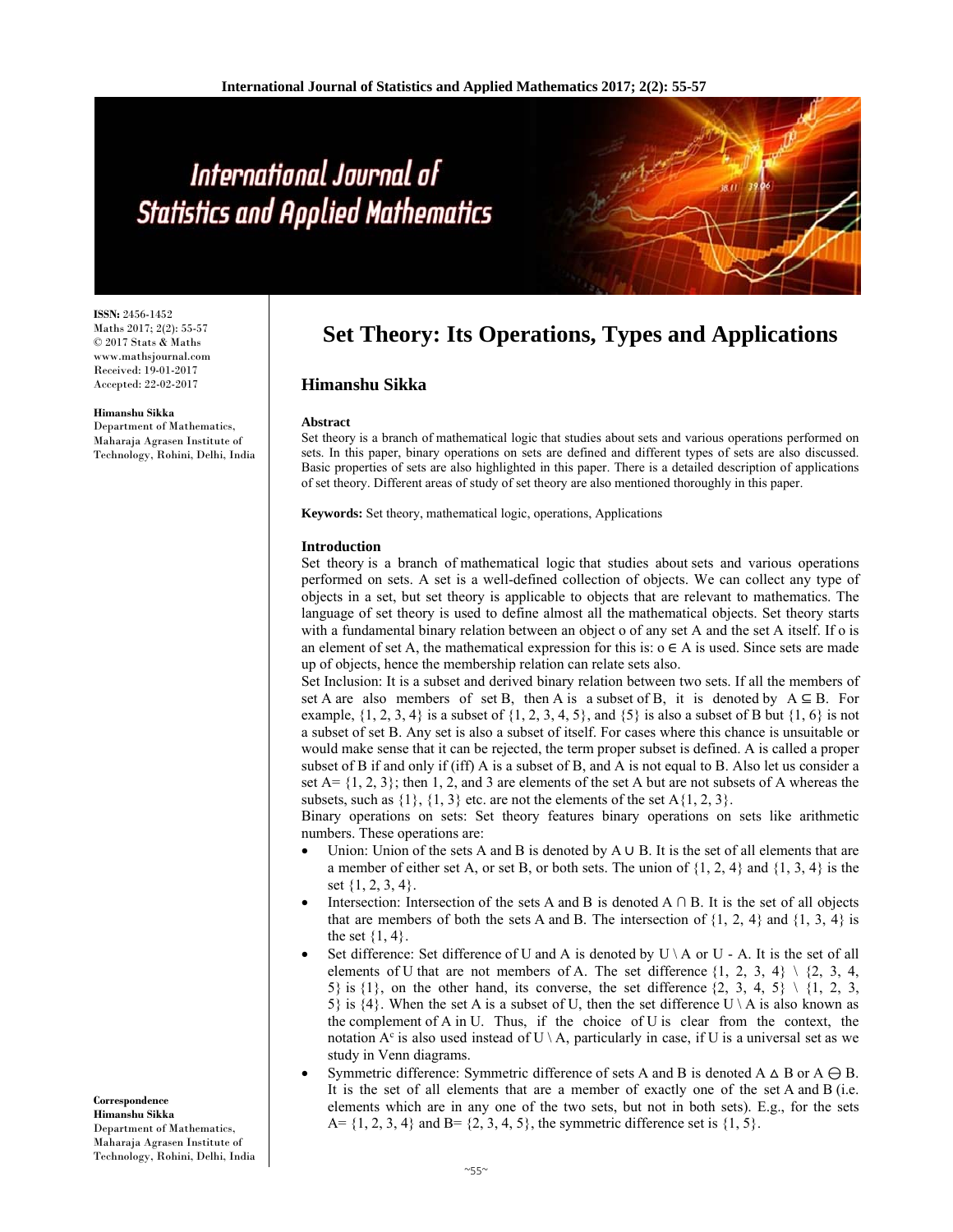It is also defined as the set difference of the union and the intersection of sets A and B, i.e.  $(A \cup B) \setminus (A \cap B)$  or  $(A \cap B)$  $-B) \cup (B - A)$  or  $(A \setminus B) \cup (B \setminus A)$ .

- Cartesian product: Cartesian product of A and B is denoted  $A \times B$ . It is the set whose elements are all possible ordered pairs (a, b) where a is the member of A and b is the member of B. The Cartesian product of  $\{1, 2, 3\}$  and  $\{a, b\}$  is  $\{(1, a), (1, b), (2, a), (2, b), (3,$ a),  $(3, b)$ .
- Power set: Power set of any set A is the set whose elements are all of the possible subsets of A. For example, the power set of A=  $\{1, 2, 3\}$  is  $P(A) = \{ \}$ , {1}, {2}, {3} {1, 2},{2, 3},{1, 3},{1, 2, 3} }. The number of elements in power set  $P(A)$  is  $2<sup>n</sup>$ , where n is the number of elements in set A.

## **Types of sets: There are many types of sets. These are**

Empty Set or Null Set: A set which does not possess any element, i.e., there is no element in set, is called an empty set. It is also known as the null set or the void set. It is denoted by  $\emptyset$  (phi) in set builder form. In roster form,  $\emptyset$  is denoted by {}. It is a finite set because the number of elements in an empty set is 0 and 0 is finite.

## **For example**

Set of natural numbers less than 1. We know that there is no natural number less than 1. Therefore, it is an empty set.

Let  $A = \{n: n \text{ is a composite number smaller than } 4\}$ . Here A is an empty set because there is no composite number less than 4.

We also know that  $\emptyset$  has no element. Thus,  $\emptyset \neq \{0\}$ , because {0} is a set which has one element 0.

Cardinal number is the number of elements present in a set. Hence, the cardinal number of an empty set, i.e.,  $n(\phi) = 0$ . Singleton Set: It is a set which consists of only one element.

#### **For example**

 $A = \{z : z \text{ is neither a prime number nor a composite}\}$ number}. It is a singleton set containing one element, i.e., 1, because 1 is neither prime nor composite.

 $B = \{k: k \text{ is a natural number, } k \leq 1\}$ . This set contains only one element '1' because there is no natural number less than 1 and hence it is a singleton set.

 $C = \{n: n \text{ is an even prime number}\}.$  Here C is a singleton set because 2 is the only prime number which is even.

**Finite Set:** It is a set which contains a definite (fixed) number of elements. Empty set is also called a finite set because it contains no element, i.e. 0 elements.

## **For example**

• The set of all colours in the rainbow. It contains 7 colours.

•  $N = \{n: n \in N, 3 \le n \le 7\}$ 

• Set of prime numbers less than 37,  $P = \{2, 3, 5, 7, 11, \ldots \}$ 31}

Infinite Set: It is the set whose elements cannot be listed, i.e., it is the set which contains never-ending elements.

For example: Set of all the points on an axis.

 $A = \{x: x \in Z, x \leq 1\}$ 

Set of all even numbers.

We should know that all infinite sets can't be expressed in roster form.

## **For example**

The set of rational numbers since the elements of this set do not follow any particular pattern.

Cardinal Number of a Set: It is the number of distinct elements in a given set A. It is represented as n(A).

## **For example**

A  $\{n: n \in N, n \le 6\}$ , i.e.  $A = \{1, 2, 3, 4, 5\}$ Therefore,  $n(A) = 5$ .  $B = set of alphabets$  in the word GEOMETRY. Thus,  $B = \{G,$ E, O, M, T, R, Y}. Therefore,  $n(B) = 7$ . It must be taken into knowledge that

repeated elements must be taken only one time.

Equivalent Sets: Two sets P and Q are said to be equivalent if they have same number of elements, i.e. their cardinal number is same, i.e.,  $n(P) = n(Q)$ . The equivalent set is denoted by the symbol ' $\leftrightarrow$ '.

For example:  $P = \{a, b, c\}$  and  $Q = \{2, 5, 8\}$ , Here n  $(P) =$ 3 and n  $(Q) = 3$ . So,

 $P \leftrightarrow Q$ .

**Equal sets:** Two sets A and B are said to be equal if they have all the same elements. Every element of A is an element of B and every element of B is an element of A.

For example:  $A = \{a, b, c, d\}$  and  $B = \{d, a, c, b\}$ . Therefore,  $A = B$ 

**Properties of sets:** The two basic properties of set are:

- 1. If we change the order of writing the elements, then it does not make any changes in the set, i.e. order of writing the elements is not important. Thus, the set  $\{p, q, r\}$  can also be written as  $\{p, r, q\}$  or  $\{r, p, q\}$  or  $\{q, r, p\}$  etc. E.g. Set A =  $\{1, 2, 3, 4\}$  is same as set A =  $\{4, 2, 1, 3\}$
- 2. If one or more elements of a set are repeated, then also the set remains the same, i.e. all the elements of a set should be different. So, if any element of a set is repeated, it is considered as a single element only. Thus,  ${1, 1, 2, 2, 2, 3, 3, 4, 4, 4, 4} = {1, 2, 3, 4}$

The set of letters in the word 'Notebook' =  $\{N, O, T, E, B, K\}$ In general, the elements of a set are not repeated. Thus,

Set of vowels used in the word 'Audition' is Set  $V = \{A, U, I, \ldots\}$ O}

**Applications:** Many mathematical concepts can be defined easily by using the concepts of set theory. For example, mathematical structures such as graphs, manifolds, rings, and vector spaces can be defined as sets satisfying various axioms or properties. Equivalence and order relations are present in mathematics. The theory of mathematical relations can also be described in set theory.

Set theory is also a promising foundational system for a lot of mathematics. Most of the mathematical theorems can be derived using an appropriately designed set of axioms for set theory, augmented with many definitions, using first or second order logic. For example, properties of the natural and real numbers can be derived by using set theory, as each number system can be identified with a set of equivalence classes under a suitable equivalence relation whose field is some infinite set.

Set theory is a base for mathematical analysis, topology, abstract algebra, and discrete mathematics. Mathematicians